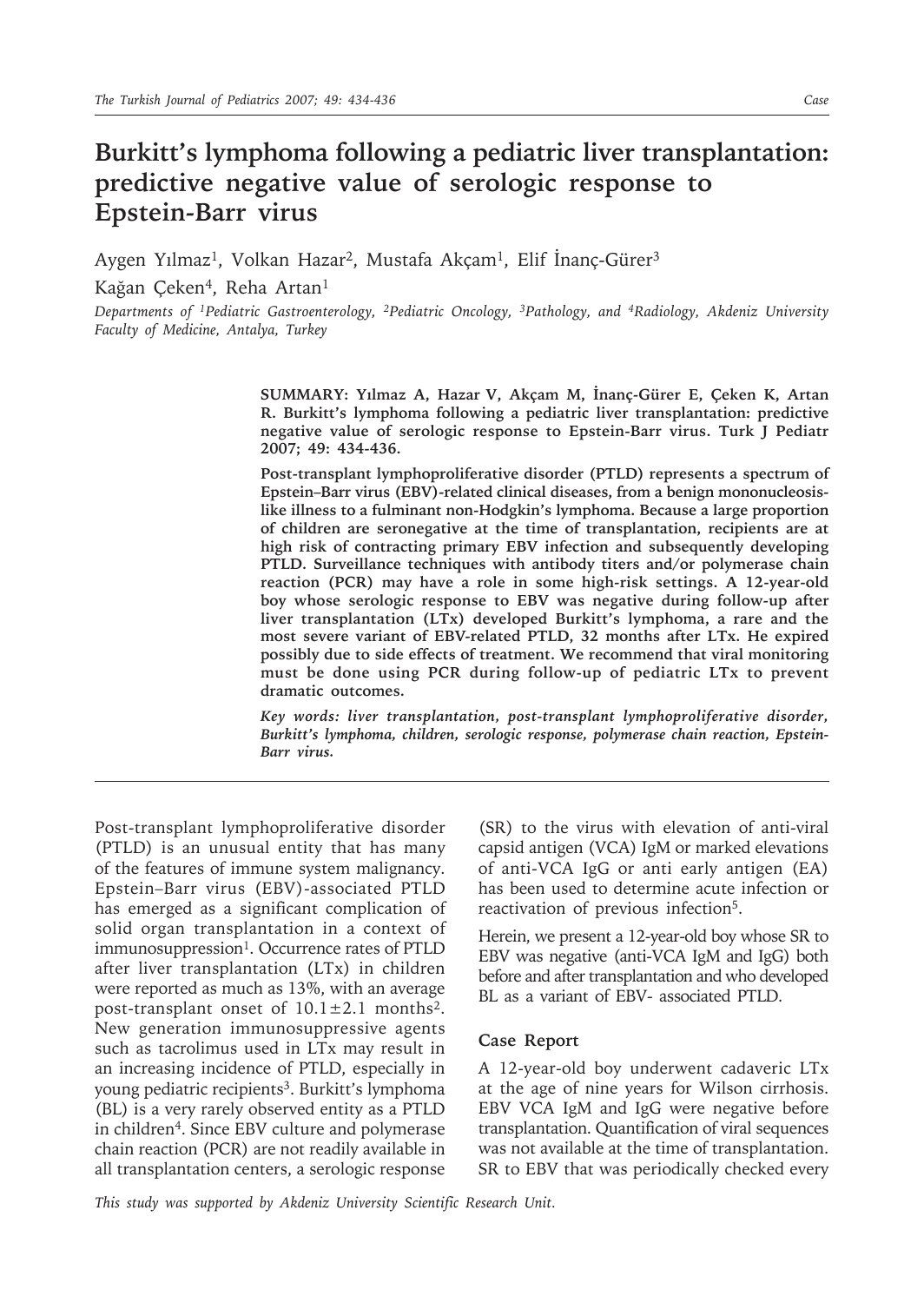three months was negative during follow-up period after LTx. Oral acyclovir prophylaxis was given to prevent herpetic viral infections during the first six months. His post-transplant immunosuppression included tacrolimus and low-dose prednisolone. Tacrolimus dosages were adjusted to reach blood levels between 10-15 ng/dl during the first month and 5-10 ng/dl thereafter.

He complained of weakness and dyspnea 32 months after transplantation. Tachycardia, abdominal distension, ascites and hepatomegaly were positive physical examination findings. His hemoglobin level, leukocyte and thrombocyte counts were 7.3 g/dl, 15100/mm3, and 751000/ mm<sup>3</sup>, respectively. Serum biochemistry showed no abnormality except for elevated uric acid (10.4 mg/dl) and phosphorus (5.2 mg/dl) levels. Tumor lysis syndrome was diagnosed and treated appropriately. EBV VCA IgM-IgG and cytomegalovirus (CMV) pp65 antigen were negative. Samples obtained from plasma and ascitic fluid were highly positive for EBV DNA (7.106 and 17.109 copies/ml, respectively). Nodular lesions in liver and soft tissue masses in preaortic area were demonstrated by abdominal ultrasonography and computed tomography. Ascites cytology revealed predominance of L3 type blasts. Bone marrow aspirate and biopsy showed 5% of L3 type blast infiltration. Flow cytometric analysis of ascitic fluid revealed B-cell lineage phenotype (CD10 96%, CD19 96%, CD20 96%, and CD22 85%). Upper gastrointestinal endoscopy showed fragile, nodular lesions of 3-5 mm in diameter in anterior corporeal area of stomach. Biopsy obtained from this area was reported as high grade non-Hodgkin's lymphoma (NHL). He was diagnosed as BL as a variant of EBV- related PTLD and his immunosuppressive therapy was withdrawn. Ganciclovir (Cymevene, Roche, 10 mg/kg/d) and appropriate chemotherapy were planned to be started. The patient died suddenly on the first day of chemotherapy, which may have been due to the side effect of daunorubicin as it was the only drug he received up to that time. The histological features of post-mortem tissue specimens revealed diffuse neoplastic lymphoid infiltration in portal areas and parenchyma of liver, in interstitial area of kidney and in colonic mucosa. The tumor cells had round oval nuclei with prominent nucleoli, which is consistent with BL (Fig. 1).



**Fig. 1.** Hematoxylin and eosin (x400): colonic mucosa with diffuse tumoral infiltration.

## **Discussion**

Conversion of pretransplant EBV seronegativity to posttransplant seropositivity has been shown to be a major contributing risk factor for developing PTLD. Because a large proportion of children are EBV-seronegative at the time of LTx, recipients are at high risk of contracting primary EBV infection and subsequently developing PTLD3. It is thought that the initial event of PTLD development could be proliferation of B lymphocytes infected by EBV that are not restrained in immunosuppressed patients by anti-EBV cytotoxic T populations, as occurs in normal conditions6. BL is a very rare and highly aggressive variant of PTLD and early diagnosis is very important. Other types of PTLD are likely to respond well to a decrease in immunosuppression. However, BL is not likely to be affected by this regulation in therapy and characteristically requires adjuvant aggressive chemotherapy7. Our case is the first reported BL among recipients of LTx (adult and pediatric) in our country.

While the diagnosis of PTLD probably will continue to be based on the histopathologic appearance, a laboratory test in determining which patients may be at significant risk for developing or having the disorder would be valuable. Since EBV culture and PCR are not readily available in most centers, a SR to EBV has been used to determine status of patients both before and after LTx. However, an increased level of anti-VCA and anti-EA without clinical suspicion was not considered sufficient to diagnose EBV reactivation during long-term post-transplant follow-up<sup>8</sup>. In addition, viral SR, which is used